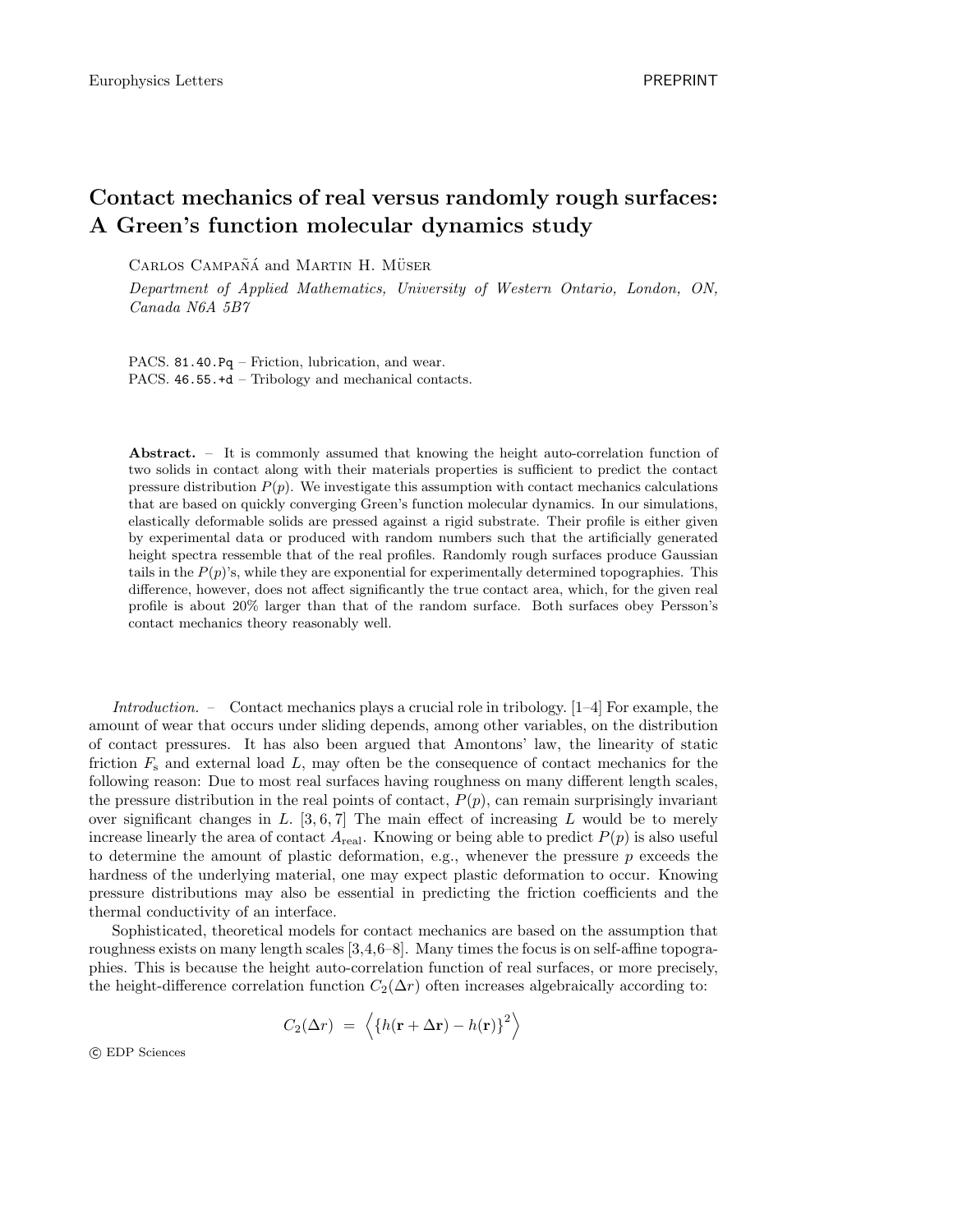$$
\propto \Delta r^{2H}.\tag{1}
$$

Here,  $h(\mathbf{r})$  is the height of a surface as a function of the in-plane vector  $\mathbf{r} = (x, y), \langle \ldots \rangle$  denotes a disorder average over the surface, H is called the Hurst roughness exponent  $(0 < H < 1)$ , and  $\Delta r$  stands for the magnitude of the in-plane vector  $\Delta$ r. The relation Eq. (1) typically holds for length scales  $\Delta r$  from about 1 nm up to 1  $\mu$ m for highly polished surfaces and even further for regular surfaces. [3, 5] Higher-order correlation functions are commonly not considered to be relevant for contact mechanics. The surface topographies used in theoretical models are thus a choice of convenience. Sometimes, Weierstrass functions are used, which satisfy Eq. (1), or surface profiles are chosen at random, that is, they are chosen in such a way that the Fourier transforms  $\tilde{h}(\mathbf{q}) = \tilde{h}^*(-\mathbf{q})$  of the height function  $h(\mathbf{r})$  are independent Gaussian random variables with zero mean. Their second moments  $\tilde{C}_2(\mathbf{q}, \mathbf{q}') = \langle \tilde{h}(\mathbf{q})\tilde{h}^*(\mathbf{q}')\rangle$ obey: [9]

$$
\tilde{C}_2(\mathbf{q}, \mathbf{q}') = h_s^2 (q/q_s)^{2H+1} \Theta(q_s - q) \Theta(q - q_l) \delta(\mathbf{q} - \mathbf{q}'),\tag{2}
$$

where  $\Theta(\ldots)$  indicates the Heaviside step function which is unity for positive arguments and zero otherwise, and  $\delta(\ldots)$  is the delta function.  $q_s$  and  $q_l$  are cutoffs in wave vectors at short and long wavelength, respectively, i.e.,  $q_1 \le q \le q_s$ , and  $h_s$  is the expected root mean square of the roughness associated with the short wavelength  $\lambda_s = 2\pi/q_s$ . It may be noted that the diagonal elements  $\tilde{C}_2(\mathbf{q}, \mathbf{q})$  are proportional to the Fourier transforms of the real-space correlation function  $C_2(\Delta r)$ .

In the recent past, enormous strides have been made to predict the pressure distribution within contacts whose original surface profiles obey Eq.  $(1)$ . The advances include a new analytical theory by Persson and coworkers, [3, 4, 6] who calculate the pressure distribution for elastic and elasto-plastic deformation in the case of both purely repulsive and adhesive interactions between the two solids. Moreover, new numerical multi-scale approaches were made by the same group  $[3, 6, 13]$  as well as by Robbins and coworkers.  $[7, 14, 15]$  Consensus has been reached on some issues, e.g., at small L, linear scaling of  $A_{\text{real}}$  with L is established for elastic, non-adhesive contacts. Both groups agree they are related via the root mean square of the surface slope or putting it mathematically  $[6, 7]$ ,  $A_{\text{real}}$  and L obey the equation

$$
A_{\text{real}} = \frac{\kappa}{\sqrt{\langle \langle \nabla h(\mathbf{r}) \rangle^2 \rangle}} \frac{L}{E'},\tag{3}
$$

where  $\kappa$  is a dimensionless proportionality coefficient.  $E' = E/(1 - \nu^2)$  is an effective modulus, E being Young's modulus and  $\nu$  being the Poisson ratio. Disagreement persists as to whether  $\kappa$  depends on the roughness exponent H or whether it is constant. Persson predicts a value of  $\kappa = \sqrt{8/\pi}$ . Robbins and coworkers state values that are close to Persson's prediction for  $H \approx$ 0.9, while  $\kappa$  is close to  $\sqrt{2\pi}$  for  $H \approx 0.3$ . This latter value corresponds to the one predicted by Bush et al., [10] who based their calculations on a phenomenological, stochastic model in which asperities were described as paraboloid-shaped summits. There is also disagreement whether the tails of the pressure distributions are Gaussian as in the theory  $[6, 13]$  or exponential as found in simulations. [7]

Concerns have been raised that the numerical calculations were not converged to continuum mechanics, i.e., when only a small fraction of the area is in microscopic contact, fully converged calculations should obey the proportionality  $P(p) \propto p$  at small values of p [4]. Also Hyun et al. argued that their observed linear decrease of  $\kappa$  with an increase in H may have been influenced by uncertainties in determining the true contact area. [7] Few simulations show the  $P(p) \propto p$  feature, which leaves the determination of the nature of the pressure tails and also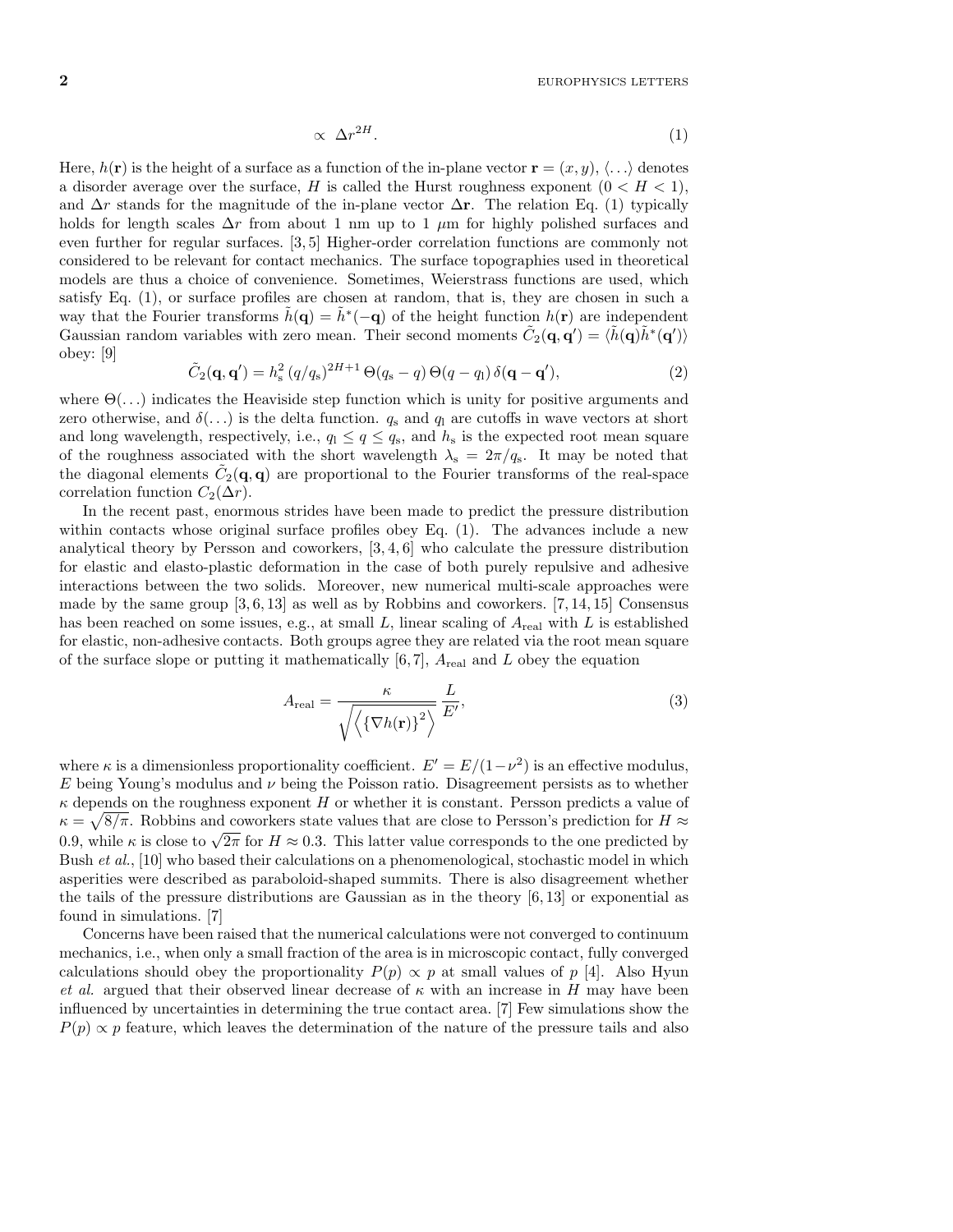the determination of the true contact area slightly ambiguous, as will be discussed in more detail in the model section. It is worth noting that Robbins' early method to discretise elastic objects was done such that roughness persisted down to the length scale of grid points (atoms). Such a procedure is certainly well motivated if one wants to know the distribution of forces on atoms. However, as we are interested in testing the solutions of continuum mechanics models, we shall try to mimic the continuum models as well as possible. This means that we will have to use discretisations that are smaller than the shortest wavelength on which roughness is found. It may be worth commenting that even the most advanced (and potentially accurate) Greenwood Williamson model based calculations [11] cannot be used to validate the correct value of  $\kappa$ , because any such treatment contains uncontrollable approximations.

In a recent paper by the present authors, it could be shown that Green's function molecular dynamics (GFMD) is an efficient tool to address contact mechanics of elastically deforming solids, [12], i.e., GFMD may be better suited to produce pressure distribution functions for static, elastic constants than the regular multi-scale approaches in which the three-dimensional solids are represented on ever more coarse-grained scales as one moves away from the interface. While some details of GFMD will be mentioned in the model section, we would like to refer to the original literature [12] for a detailed discussion.

The main purpose of this letter is to analyze the properties of well-converged pressure distributions in self-affine contacts that have the property displayed in Eqs. (1) and (2) by making use of GFMD. At the same time, we would like to investigate whether the contact mechanics of real surfaces resembles that of random surfaces. In particular, we would like to assess whether the pressure distributions for real surface topographies are similar to those of randomly rough surfaces.

Model and Methods. – In this study, we are concerned with the elastic, frictionless contact between two solids with self-affine surfaces. Use is made of the possibility to map such a system onto a model in which a flat elastically-deformable solid is pressed against a rigid, corrugated substrate. [2] The model thus consists of a rigid substrate, which can either have an experimentally determined topography or a numerically produced random height function  $h(\mathbf{r})$ . The other solid is a flat, discrete, elastic manifold, for which we chose both Lamé constant to be unity, which is equivalent to a Young's modulus of  $E = 2.5$ , a bulk modulus of  $K = 5/3$ , and a Poisson number of  $\nu = 0.25$ . In what follows, most stated quantities will be dimensionless, however, when pressure is not made dimensionless, then it will be stated in the unit of the Lamé constants.

Real surface topographies were obtained from atomic force microscopy (AFM) measurements of a highly-polished steel surface that had been subject to rubbing. [16] Before performing the measurements the surface material was turned and lapped under a cooling lubricant. The linear dimension of an AFM scan is  $\mathcal{L} = 20 \mu m$ . Data points were available on a square grid with spacings of 10 nm. To reduce artifacts due to periodic boundary conditions, the experimental  $h(\mathbf{r})$  data was corrected by terms linear and quadratic in x and y so that  $h(\mathbf{r})$ became a continuous function at the boundaries. Between grid points, the height functions were interpolated with second-order polynomials such that first and second derivatives of  $h(\mathbf{r})$ were continuous. The two-point correlation functions of our real surface can be characterized by a roughness exponent of  $H = 0.84$  and cutoff  $q_1 = 10 \,\mu m^{-1}$ . The surfaces' root-mean slope,  $\sqrt{\langle \{\partial h(x,y)/\partial x\}^2 \rangle}$ , was 0.1891.

Random surfaces with the same value of  $H$  were produced such that they had, on average, the same height power spectrum as that of the real surface. The random topographies were generated by using a Gaussian filter technique for the  $h(\mathbf{q})$ . [9] In those calculations, where we do not make a comparison between real and artificial surfaces, we reduced the root-mean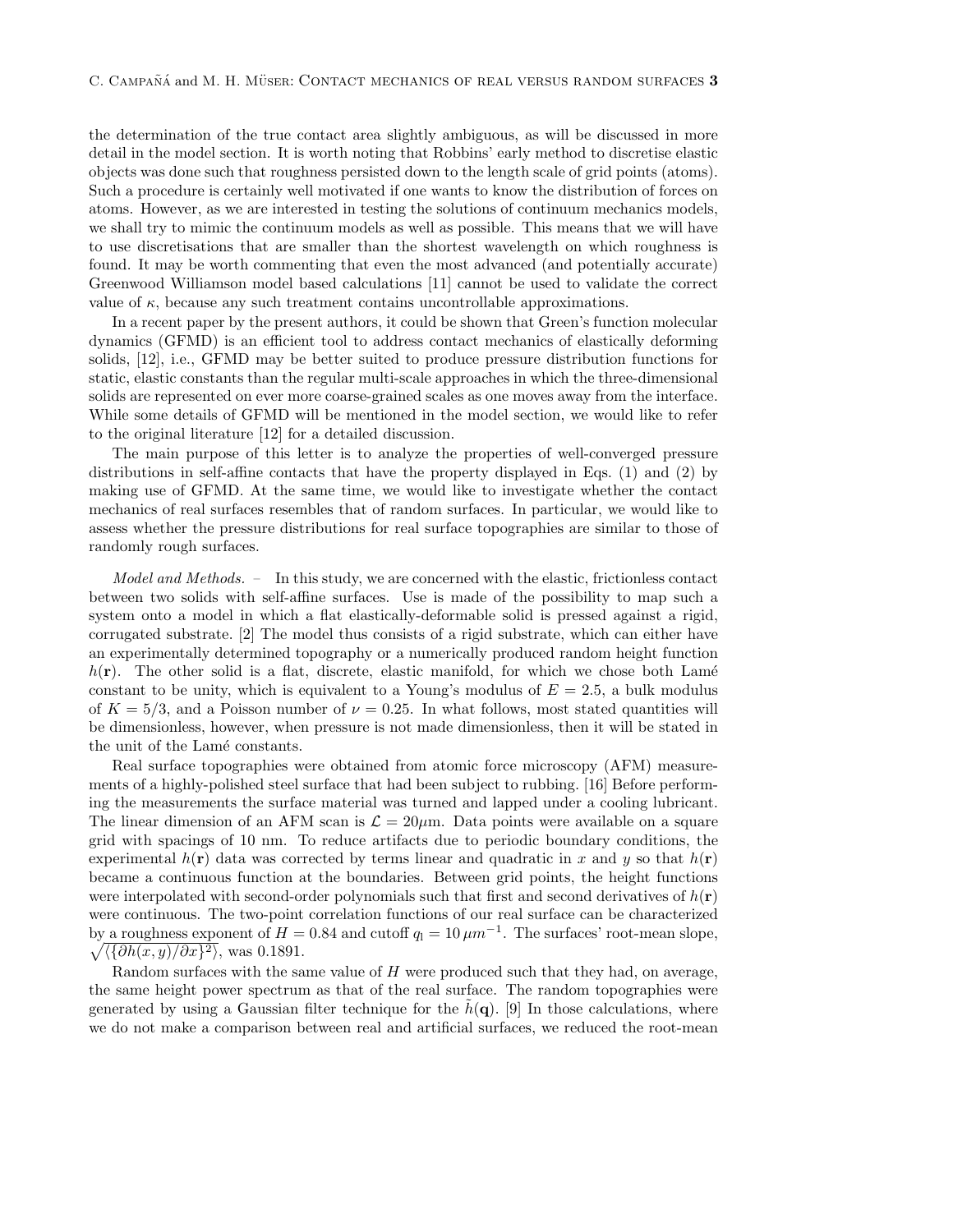$4$  EUROPHYSICS LETTERS

slope to 0.033. However, we kept the cutoff values in reciprocal space fixed and adjusted the parameter  $h_s$  in Eq. (2) for different values of H such that the root mean square slope remained constant.

The elastic manifold was simulated with GFMD. In a nutshell, GFMD only requires the simulation of an elastic sheet rather than that of a fully three-dimensional solid. The effective interactions between the atoms in the sheet, i.e., the elastic Green's functions, are chosen such that the sheet mimics the full solid. The full solid is a simple cubic solid with springs between nearest and next-nearest neighbors chosen such that a purely elastic medium is modeled, which is isotropic at long wavelengths. One of the main advantages of GFMD is that relatively few time steps are required for the elastic manifold to reach mechanical equilibrium. For more details on the methodology, we refer to our previously published model paper. [12]

Interactions between the two opposed surfaces are modeled with hard-wall potentials. If the z-coordinate of an atom belonging to the elastic slider at position  $(x, y)$  crosses through  $h(x, y)$ , the interaction energy increases from zero to infinity. The force that the hard-wall exerts on a surface atom (grid point) in the upper solid was obtained from the internal forces within the elastic manifold via a force balancing argument. As atoms are allowed to move transversally, we also have to determine the area that each atom occupies. This is done via a Voronoi construction. (For the surfaces investigated here, it turns out that the contact area would be overestimated by a little less than 2% if each atom in contact had been assigned a mean-field value for the contact area.)

Results. – The central quantity in this study is the pressure distribution in the contact. The full pressure distribution  $P_f(p)$  consists of a  $\delta$ -peak at  $p = 0$ , which is due to those areas that are not in contact and the distribution  $P(p)$  averaged in the true contact points, i.e.,

$$
P_{\rm f}(p) = \frac{A_0 - A_{\rm real}}{A_0} \cdot \delta(p) + \frac{A_{\rm real}}{A_0} \cdot P(p),\tag{4}
$$

where  $A_0$  is the apparent or macroscopic surface area. For interactions with finite-range the delta peak will be broadened and it is not possible to define rigorously where contact exists. However, for hard-wall interactions use can be made of Eq.  $(4)$  to determine  $A_{\text{real}}$ , provided the histograms are converged, which is the case when  $P(p)$  does not change (significantly) when the number of grid points in the elastic manifold is further increased. For small ratios  $A_{\text{real}}/A_0$ , a well-converged pressure histogram (in the sense of a continuum description) shows  $P(p) \propto p$ , which is also found in an individual Hertzian contact. For a more in depth discussion, we refer the reader to Refs. [3, 12, 14].

In Fig. 1, we compare the pressure distribution for real and ideal topographies for values of the load in which approximately 2% and 10% contact was established after equilibration. While the  $P(p)$ 's do not vanish completely in the limit  $p \to 0$  at the employed discretisation of the elastic body  $(N = 2048 \times 2048)$ , they are sufficiently well converged for the conclusions to be drawn in the subsequent paragraphs, as careful size analysis showed. The calculations are compared to the theory by Persson [6]. For this purpose, use was made of the analytical solution for the pressure distribution in the low-load limit, see Eq. (14) in Ref. [7].

The main difference between the graphs for artificially constructed and for real topographies is that the artificial surfaces produce Gaussian tails while the real topographies lead to exponential tails. This observation may settle the debate in the literature whether or not the distribution are Gaussian or exponential. Persson's theory predicts Gaussians, which is supported by our results for the Gaussian random surfaces, see also our previous results on full contact, [12] where the analytical solution for  $P(p)$  in full contact [13, 17] was found to perfectly match our results. For the low-load limit, it was argued that exponential tails may be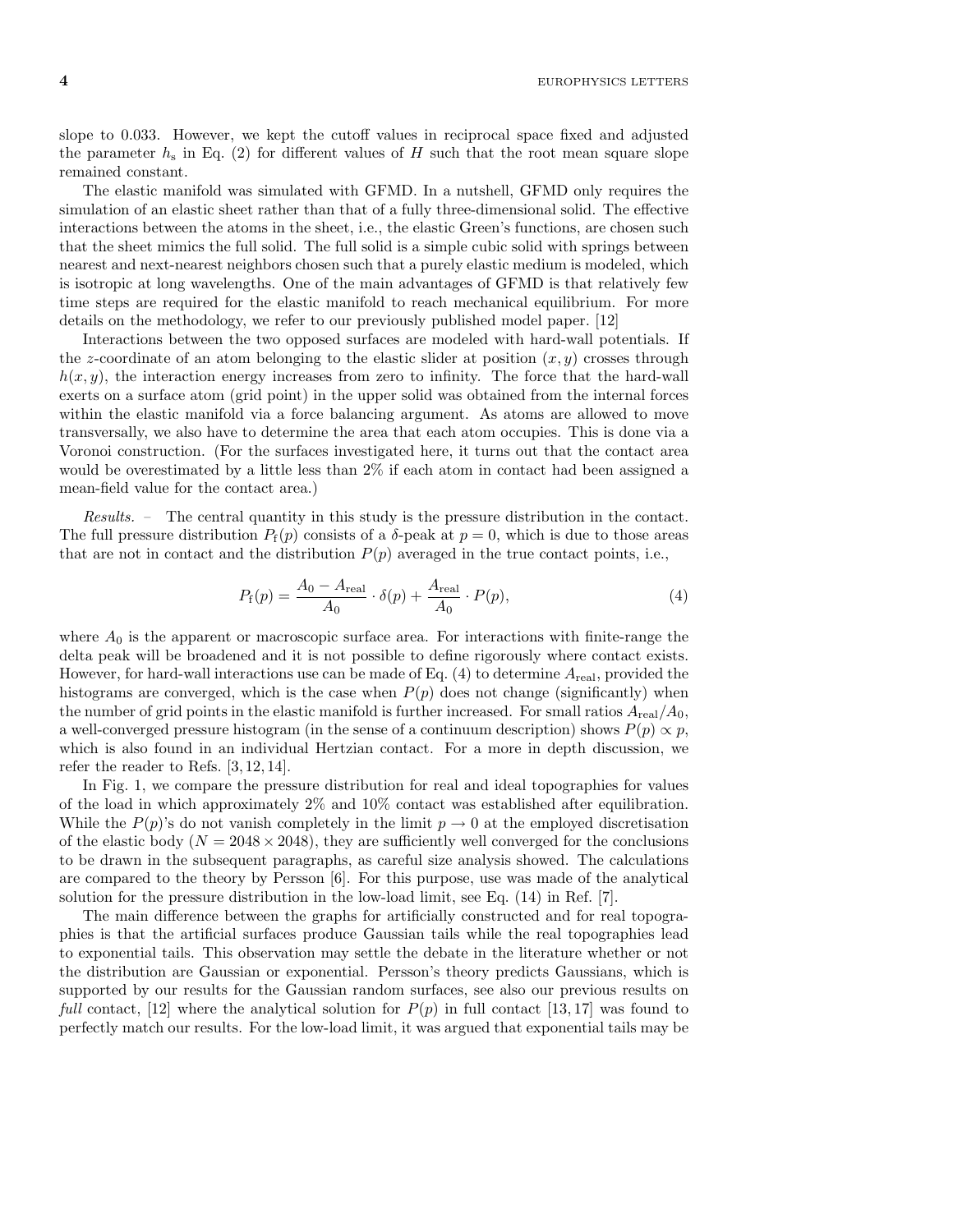

Fig. 1 – Pressure distribution  $P(p)$  in the contact regions for (a) ideal and (b) real surfaces shown at two different relative contact areas  $A/A<sub>0</sub>$ . Real and ideal topographies have similar two-point correlation functions  $C_2(\Delta r)$ . Black and grey symbols reflect roughly 2% and 10% relative contact area, respectively. The main graphs are lin-log plots and span the same domains in abscissa and ordinate. Insets are linear plots of the same data as in main figure. Comparison is made to Persson's contact mechanics theory.

the consequence of insufficiently converged calculations [4]. Indeed, we find that the  $P(p)$  for artificial random surfaces look exponential as long as the grid spacing of the elastic manifold  $\Delta a$  is equal to or larger than the smallest wavelength  $\lambda_s$  on which roughness exists. Conversely, the  $P(p)$  for real surfaces become even more clearly exponential when  $\Delta a$  is decreased below  $\lambda_{\rm s}$ .

Once the  $P(p)$ 's are accumulated, it is possible to extract the true area of contact. Results are presented in Fig. 2, where the relative contact  $A_{\text{real}}/A_0$  is shown as a function of load. As observed in previous numerical studies [7, 13], linear behavior is found when the relative contact is less than roughly 10%. For the real contact topographies, the relative contact turns out to be about 20% larger than that of the ideally random surfaces. Despite this discrepancy, the pressure distributions for both types of surfaces remain rather invariant under a change of load that increases the relative contact from 2% to 10%.

The slightly increased contact area for real surfaces can be understood as follows: The worn-off asperities are less curved than the valleys. Since in small relative contact, the elastic manifold only samples the top of the asperities and not the valleys, greater contacts must be expected. Quantitatively, one can estimate the magnitude of the effect by comparing the root mean square slopes, i.e.,  $\langle (\nabla h)^2 \rangle^{1/2}$ , averaged over those areas where the curvature is negative to those averaged over positive surface curvature.

The slopes of the  $A_{\text{real}}(L)$  graphs at small L in Fig. 2 yield the dimensionless proportionality coefficient  $\kappa$  that relates the true contact area with the load.  $\kappa$  was introduced in Eq. (3). The results of our simulations are shown in Fig. 3. Three different values for the roughness exponent were considered,  $H_1 = 0.2, H_2 = 0.5$ , and  $H_3 = 0.8$ . It is found that for all three values of H,  $\kappa$  lies in between the predictions by Bush and Persson. Our results match those of Hyun et al. [7] reasonably well, although the change of  $\kappa$  with H is smaller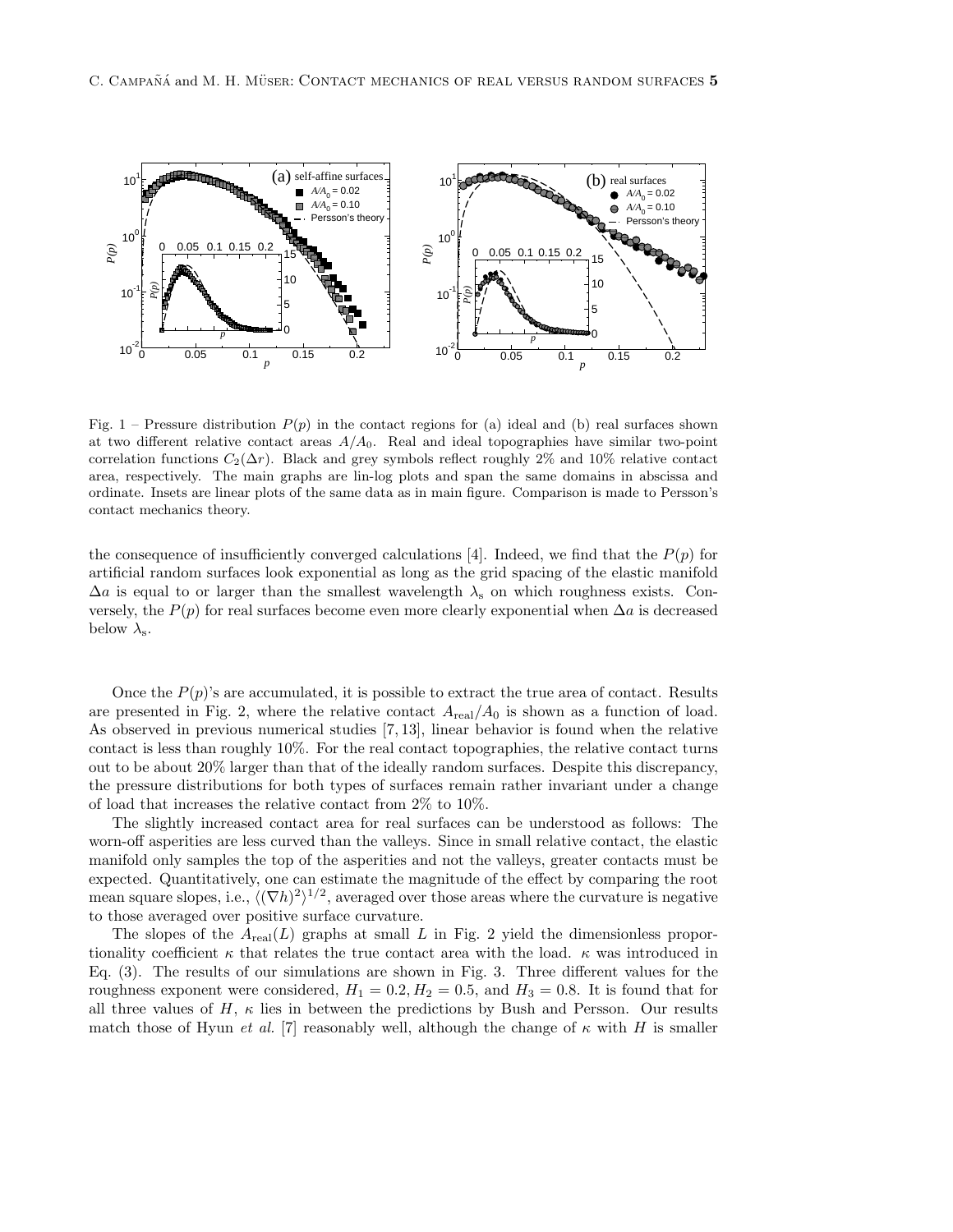

Fig. 2 – Contact area ratio,  $A/A<sub>0</sub>$ , versus applied load L. Linearity is observed for contact area ratios up to 10%. The discretisation of the elastic manifold is  $N = 2048 \times 2048$  so that the discretisation is  $\lambda_{\rm s}/64$ .

Fig.  $3 - \kappa$  as a function of H. The values predicted by Bush *et al.* and Persson are plotted with dashed lines. Our results are represented with solid squares. Convergence with discretisation of the elastic manifold is analyzed in the inset.

in our work. However, the value of  $\kappa$  for  $H = 0.5$  is very close to that recently stated by Hyun and Robbins [19]. The discrepancy between our and Hyun *et al.*'s previous result may be due to Hyun et al.'s former choice to keep the elastic manifold discrete at a length scale  $2\pi/g_s$  and perhaps in part due to different choices for the Poisson ratio. Keeping surface roughness down to the discretisation of the elastic medium leads to a slight overestimation of  $A_{\text{real}}$  in particular at small values of H, where more roughness is on short length scales than for large H. It is yet interesting to note that extrapolation to rather accurate estimates for converged contact areas can be done at relatively moderate number of particles. We find that the leading-order corrections to the relative contact scale with  $N^{-0.7}$  and that it appears to be possible to extrapolate to the continuum limit from data obtained with relatively moderate system sizes.

Conclusions. – In this work, we used our recently implemented GFMD technique [12] to study open questions evolving around the contact mechanics of elastic solids with selfaffine surface roughness under the action of external loads. Special emphasis was given to the question how the pressure distributions and the true areas of contact differ between surfaces having either randomly self-affine or experimentally-measured topographies if their materials properties (that is, their elastic modulus) and their height power spectrum are identical.

Our results on the contact area of randomly-rough surfaces lie in between the predictions by Persson [3, 6] and those by Bush [10], which underestimate and overestimate the contact area by roughly 20%, respectively. Given that Persson's theory is less phenomenological than that of Bush and that generalizations, for instance to adhesion and dynamics, are more easily incoroporated, we have focused our attention to a comparison with Persson's theory, which predicts the functional form of the pressure distribution in a contact reasonably well.

While the net contact area of our artificial and the real surface are roughly similar, there